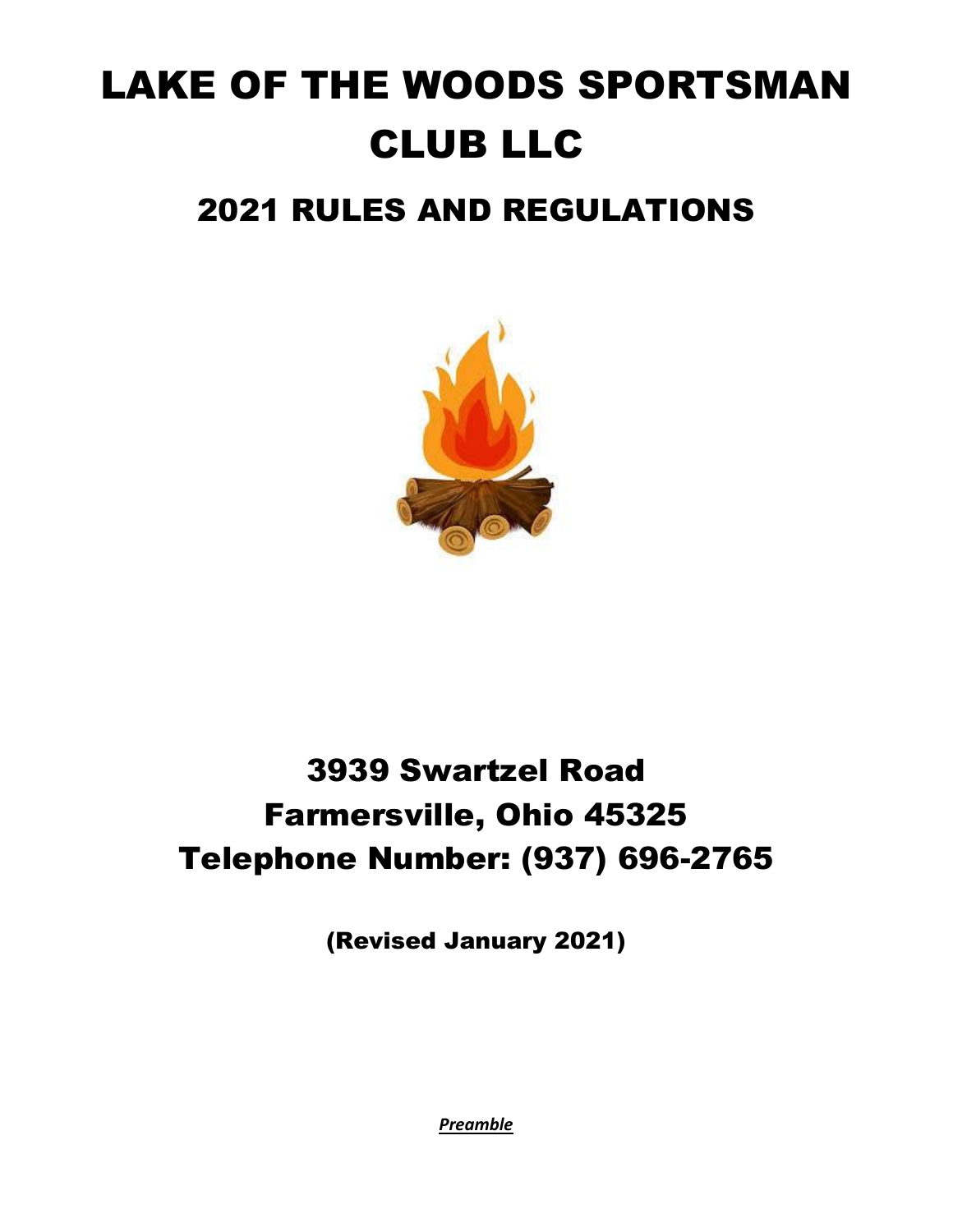Lake of The Woods Club was established as a place where the owners of Recreational Vehicles can spend time away from their homes. To relax and enjoy the peace, quiet, and solitude, in natural surroundings, all of which is given a high priority. The club caters to members who respect the rights and safety of others, respect the property of the club and other members, and desire to protect our natural habitat. *Trees, shrubs, and wildlife are to be preserved at all times.* No trees or shrubs are to be cut or moved (living or dead) without prior knowledge and approval from the Club Manager. Offenders will be held financially responsible for any damage and/or replacement

## *Lake of The Woods Club Rules and Regulations*

Campgrounds by nature place people in close proximity to each other. It is for this reason that these rules and regulations attempt to assure each member a place of quiet and peaceful respite.

These rules have been established to assure the safety and sanitary operations of the Lake of The Woods Club and facilities. Members are required to inform their children and guests to observe all rules and obey the instructions of the Club Manager and Employees. Any failure to comply with these rules will be considered sufficient cause for immediate suspension of club privileges for the offending member and their guest a period of one (1) to seven (7) days and can also be considered sufficient cause for cancellation of membership in the club.

#### **The Lake of the Woods will not be responsible for any accident or personal injury, nor will they be responsible for losses or damages to personal property due to fire, theft, or vandalism.**

**Background Check & Policy:** In order to protect the family friendly environment of our park, we require a background check for each adult registered to your campsite. All adults ages 18+ applying for seasonal campsites must consent to a criminal background check in order to be considered for admission. Lake of the woods will not admit personas that it determines could endanger its campers and/or property based on the results of a criminal background check. Such determinations will be made on a case-by-case basis, taking into consideration factors such as the nature and severity of the offense(s) and the amount of time that has passed since the conviction(s). Applicants with convictions for sexual, violent, and/or alcohol related offenses, will not be considered for admission. In addition, any person who has been convicted of manufacturing and/or distributing controlled substances will not be considered for admission. The board of Lake of the Woods has the right to review all background checks and make a decision with the owner of Lake of the Woods having a final say in the decision.

#### *Regulations Governing Recreational Motor Vehicles on the Lake of The Woods Grounds*

**RV or Camping Unit:** Acceptable camping equipment are travel trailers, campers or motor homes. All must be self-contained, factory-built and meet the regulations of Montgomery County, Ohio, as well as approved by the Club Manager. All units must use a deodorant and detergent in their holding tanks, namely, TST, Pine-Sol or an equivalent. Bottled gas connections must be installed by authorized personnel. Please contact the Club Manager if your camper is over ten years old, please provide a picture for approval.

**Campsite:** You must maintain a clean and orderly campsite. The member is responsible for the appearance and upkeep of their lot. The members are always to keep lawns mowed and trimmed and all flowerbeds kept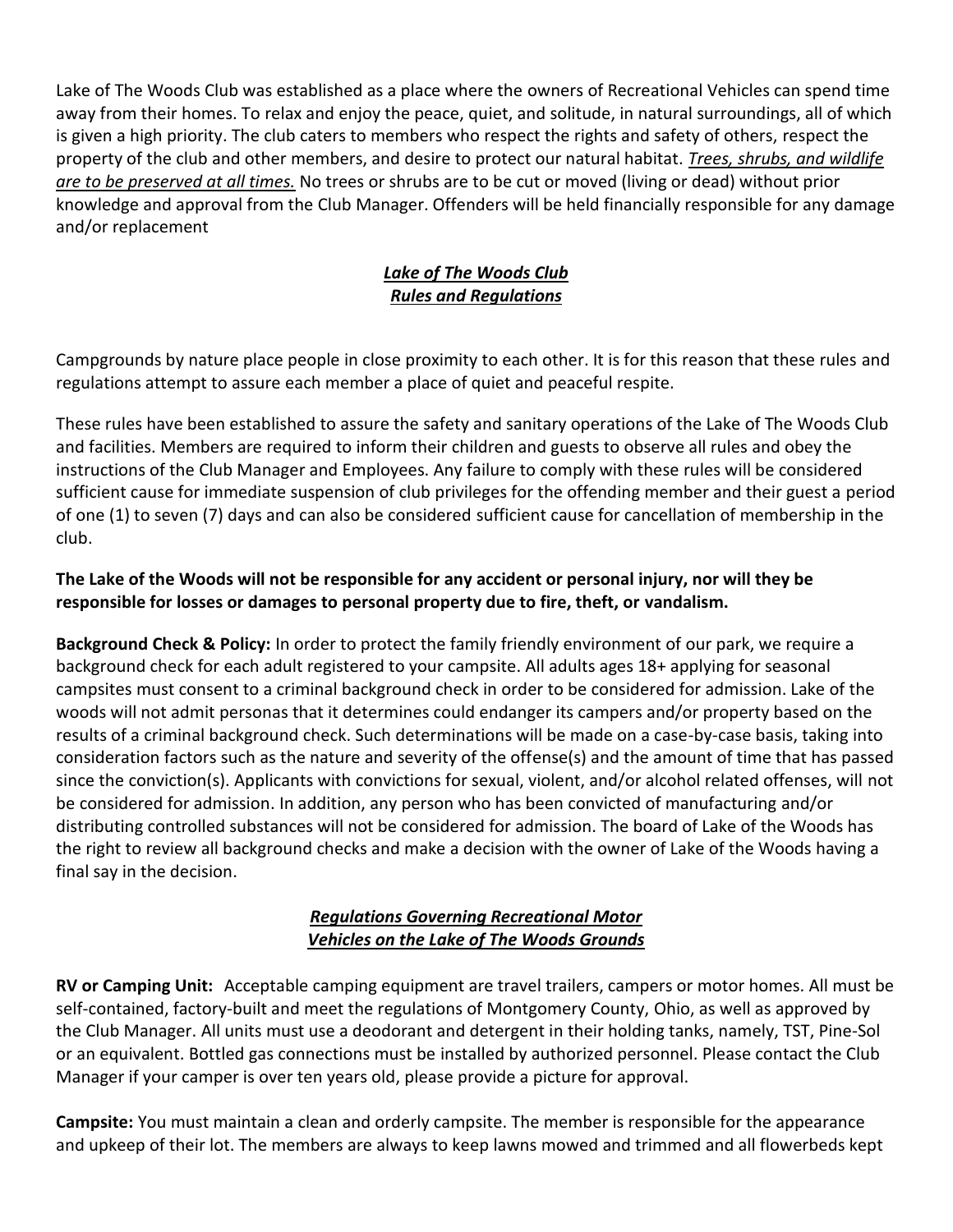nice. If you are unable to take care of your lawn, the club's personnel can mow your lawn for a nominal fee The Lake of the Woods has the right to terminate/suspend the membership of the member of the trailer/recreational vehicle if an identified problem is not rectified by the member. There is also no subleasing permitted by a member.

**Site Payment:** In the event club dues and fees are not paid within ten (10) days after the due date, your membership will be suspended. If the same is not paid within thirty (30) days after due date, your membership will be terminated, and your trailer/recreational vehicle will be removed from site. Thereafter, the vacant site will be available to new members.

**Sale of RV/Camping Unit**: If you sell your trailer be sure to notify the Club Manager as all new members must be approved before possession can be taken. All membership rights will terminate at the time that you give up you trailer or remove such trailer from the premises permanently. *If you sell your trailer before your lease has expired, your lot rent will not be returned to you.*

**Decks/Enclosures:** The existing shelters, deck enclosures, and decks that have been built may stay. If erecting a shelter in the future, you need to follow a design plan that has been approved by Lake of the Woods and get approval prior to erecting a structure. Please send plans to: [boardatlakeofthewoods@gmail.com](mailto:boardatlakeofthewoods@gmail.com) No privacy fences are permitted.

### *General Rules and Regulations*

**Pets:** All pets shall always be on a leash in all areas of the club. Members are not allowed to have more than two (2) pets per leashed area. **Pets are to never be in the Lake of the Woods buildings.** You are not allowed to have any livestock on the grounds, including chickens and ducks.

**Vehicles/Utility Trailers:** You are permitted two vehicles to be parked on your site, provided they fit and do not hang over into the road or another campsite. Do no park on empty campsites. If there is not enough room for vehicles on your campsite you can park at the clubhouse parking lot. Members are requested to drive and park on areas provided for those purposes and no parking in the grass at any time. All members are expected to observe the speed limit of five (5) miles per hour or less throughout the club grounds. No motor vehicles will be permitted to remain at a cabin site or campsite if the motor vehicle has been inoperable for a period of more than ten (10) days. If this should occur, the motor vehicle will be towed away at the expense of the owner of said motor vehicle.

**Tents:** Tents may be used for guests, you must notify the manager for approval. There will be a twenty dollar (\$20.00) charge each night per tent on the members lot. Tents must be taken down each day. No storage buildings, sheds, or decks can be erected without prior knowledge of the Club Manager. Permanent residence on club grounds by members is not permitted. Trailer sites are limited to one trailer/recreational vehicle, which must be owned by the member.

**Motorcycles, Mopeds**: Motorcycles and mopeds may be driven to and from the park but must be parked at the club manager's office. They are not to be driven around the park.

**Scooters, ATVS:** Are prohibited. Unregistered vehicles and off-road recreational vehicles are not permitted. Golf Carts are permitted, see below.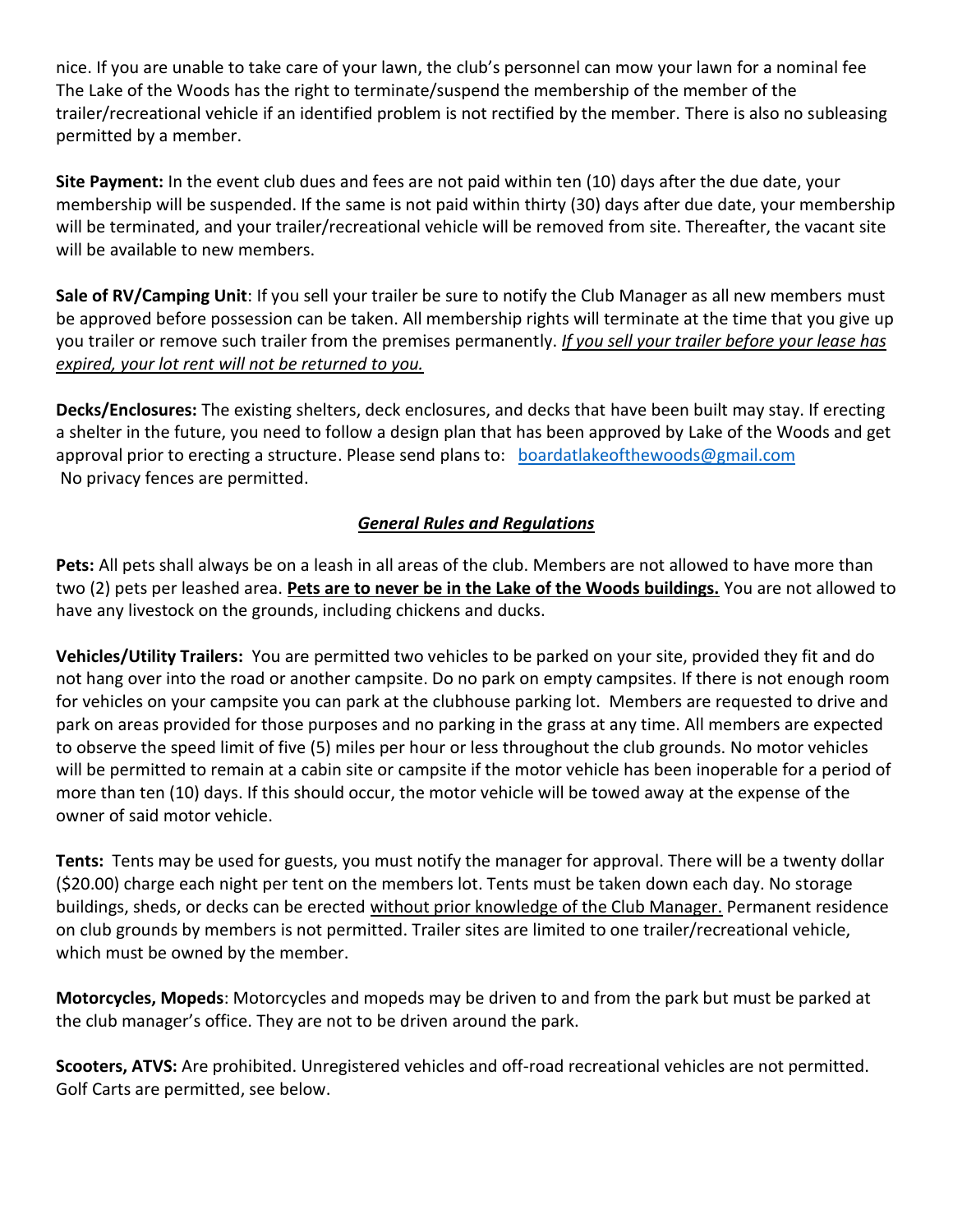**Golf Carts:** A golf cart is a motor vehicle. Therefore, it should be operated in a safe manner just as one would with any other type of motor vehicle. Following safe driving practices will protect the driver, passenger, pedestrians and property from injury and damage. What is terrific fun could turn into a tragedy.

- 1. All golf carts must be equipped with a horn of some type.
- 2. All golf carts that are used after dark must be equipped with a front head light and rear tail light.
- 3. Brakes should be in good working condition. A golf cart should not be used if the brakes are not working properly.
- 4. All tires should be in good condition. A blowout of a tire could cause a serious accident.
- 5. All golf cart drivers must be at least fourteen (14) years of age and tall enough to reach the accelerator and the brakes with sitting erect on the seat.
- 6. State of Ohio Motor Vehicle Laws pertaining to driving must apply at all times. Drive on the righthand side of the road, operate the golf cart at a safe speed and use hand turn signals if necessary.
- 7. All golf carts must display a lot number or cabin number on the rear bumper for identification purposes.
- 8. Golf carts must obey five (5) mile and hour speed limit while on the grounds of the Lake of The Woods Club.
- 9. Golf carts are not to be driven on the grass in the trailer areas unless on trails or designated areas. Hitting golf balls is prohibited.
- 10. All riders on a golf cart must be seated. Golf carts are limited to no more than four (4) individuals on one cart.
- 11. Use of golf carts on county roads is not recommended and is subject to the State of Ohio Motor Vehicle Laws. Public street/road use may result in fines and/or arrest.
- 12. Golf carts are prohibited from traveling around the lake and in certain other areas that are designated by signs and barriers.
- 13. Electric golf carts only.

Offenders of safe driving should be reported to the Club Manager. The *Lake of The Woods* respectfully request that everyone use safe driving habits for the protection of all members and guest of the Lake of The Woods Club. Members are responsible for the use, operation and maintenance of their golf cart and assume the risk of such operation.

**Firearms/Weapons:** The firing of any firearms, air rifles, paint guns, and pellet guns on Lake of The Woods premises is always prohibited.

**Campfire:** All members are reminded to use extreme caution with fire, *Do Not* leave a campfire unattended and be sure the campfire is completely extinguished before leaving. All lot sites and cabins with a fire pit must have a fire extinguisher on site, per health department. Always fully extinguish matches, cigars, cigarettes, and pipes and dispose of them in a proper manner.

**Trash:** Our dumpsters are emptied on *Tuesday of each week.* Anyone found bringing large trash items or garbage into the club to dump will be fined Four Hundred Dollars (\$400.00) for this violation. This is the fee to have the waste removed from dumpster. The use of dumpsters are for trash only. If the trash does not fit in a trash bag, *do not leave the same in the dumpster. Please do not leave old bikes, lawnmowers, swing sets, furniture, lawn chairs, stoves, refrigerators, tires, box springs, water heaters, metal from sheds, building material, or large metal items, etc., in the dumpsters or the surrounding area. If you are found to be leaving any of these items at the dumpsters, you will be asked to remove the same. If you do not, you will be charged for the removal and fined One Hundred Dollars (\$100).*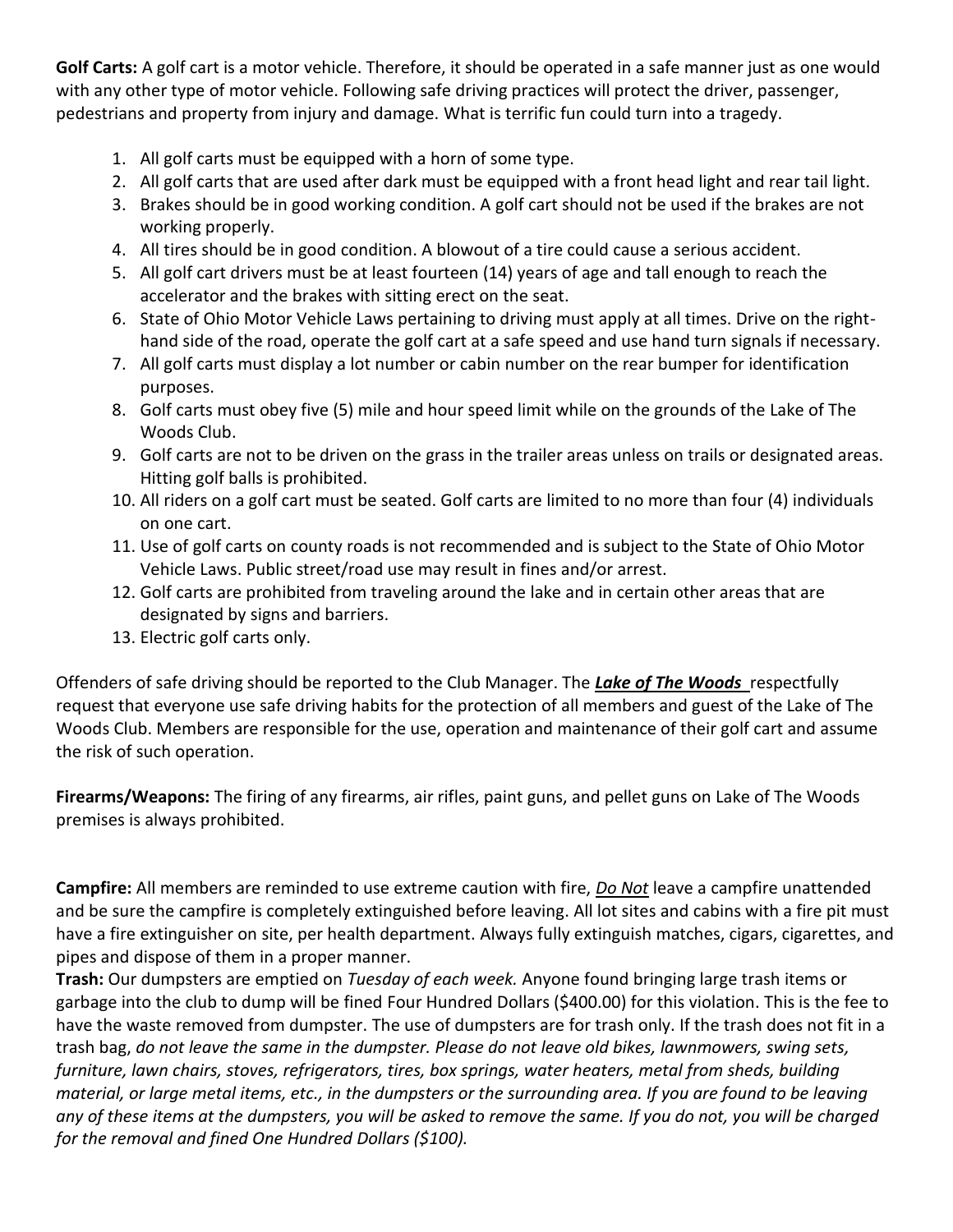Please keep all areas around the lake free from cans, bottles, and litter of any nature. For sanitary reasons and to control vermin, all decomposable garbage must be enclosed in plastic garbage bags before disposing in trash containers. If any member or their guest is found to be littering a fine of twenty-five dollars (\$25.00) may be imposed by the Club Manager.

**Fishing, and Dock Rules:** THE CLUB OWNER MAY ADOPT A "CATCH AND RELEASE" POLICY AT ANY TIME WHEN THE BOARD DETERMINES IT NECESSARY. NOTICE OF THE ADOPTION OF SUCH A POLICY SHALL BE COMMUNICATED TO THE MEMBERS BY THE CLUB MANAGER BY THE POSTING OF THE POLICY IN THE CLUB BULLETIN BOARD AND DESIGNATED SIGNS AROUND THE LAKE. SAID "CATCH AND RELEASE" POLICY, WHEN ADOPTED, SHALL SUPERSEDE AND TAKE PRECEDENCE OVER ALL OTHER PROVISIONS OF THESE RULES AND REGULATIONS PERTAINING TO "FISHING RULES" MAY REDULT IN THE SUSPENSION OF FISHING PRIVILEGES. IN THE EVENT THE SITUATION IS NOT RESOLVED THE MEMBER WILL BE FINED FIFTY (\$50) DOLLARS FOR REPEATED OFFENSES AND MAY BE EVICTED FROM THE LAKE OF THE WOODS CLUB.

*"Grass Carp" may not be removed from our lake, and if accidently caught must be immediately released. If a member or his quest is caught with a grass carp in their possession, fishing privileges will be suspended and the member may face a possible fine of fifty dollars (\$50).*

Fishing limits per person per day are as follows: Two (2) Bass (each under fourteen (14) inches in length), two (2) Catfish, four (4) Crappie and unlimited Bluegill. Even though Lake of The Woods Club has a limit on the Bass, Catfish, Crappie, please practice catch and release. This will insure that other members will have the same fishing enjoyment for years to come. *At all times guests must be with a member while fishing.* No guests are permitted to be on the lake after dark without being accompanied by a member. Pleasure boating is permissible in designated areas.

**Boats: All boats must have your lot # on them.** The use of electric trolling motors only are permitted on the lake. Only two or three person "Jon Boats" or similar style fishing boats are permitted on the lake.

Generally, boats not in use are not to be kept along the bank or at docks for long periods of time during any day, unless you have a physical disability which requires you to keep the boat along the bank or at a dock.

Members that have a physical disability are exempt from removing their boat provided they have delivered to the Club Manager appropriate documentation which sets forth the nature and extent of their physical disability.

In the event a member chooses not to exercise this option, then the member will be required to pull their boat out of the lake each day when they are finished using their boat and store the boat in the area designated by the Club Manager for this purpose or return their boat to their trailer site or cabin.

**Grandfather Clause Regarding Pontoon Boats:** The use of pontoon boats on the lake is strictly prohibited. However, members that owned and used a pontoon boat on the lake during the summer of 2008 have received a special dispensation from the Club Owner regarding their pontoon boats. Therefore, these members', as identified by the Club Owner, may continue to use these specific pontoon boats on the lake in the future.

**Docks:** The building of private docks in or around the lake for your personal boat is strictly prohibited. The existing docks are the only docks that are allowed on the lake. The board of directors must approve in writing any construction in or around the lake in the future.